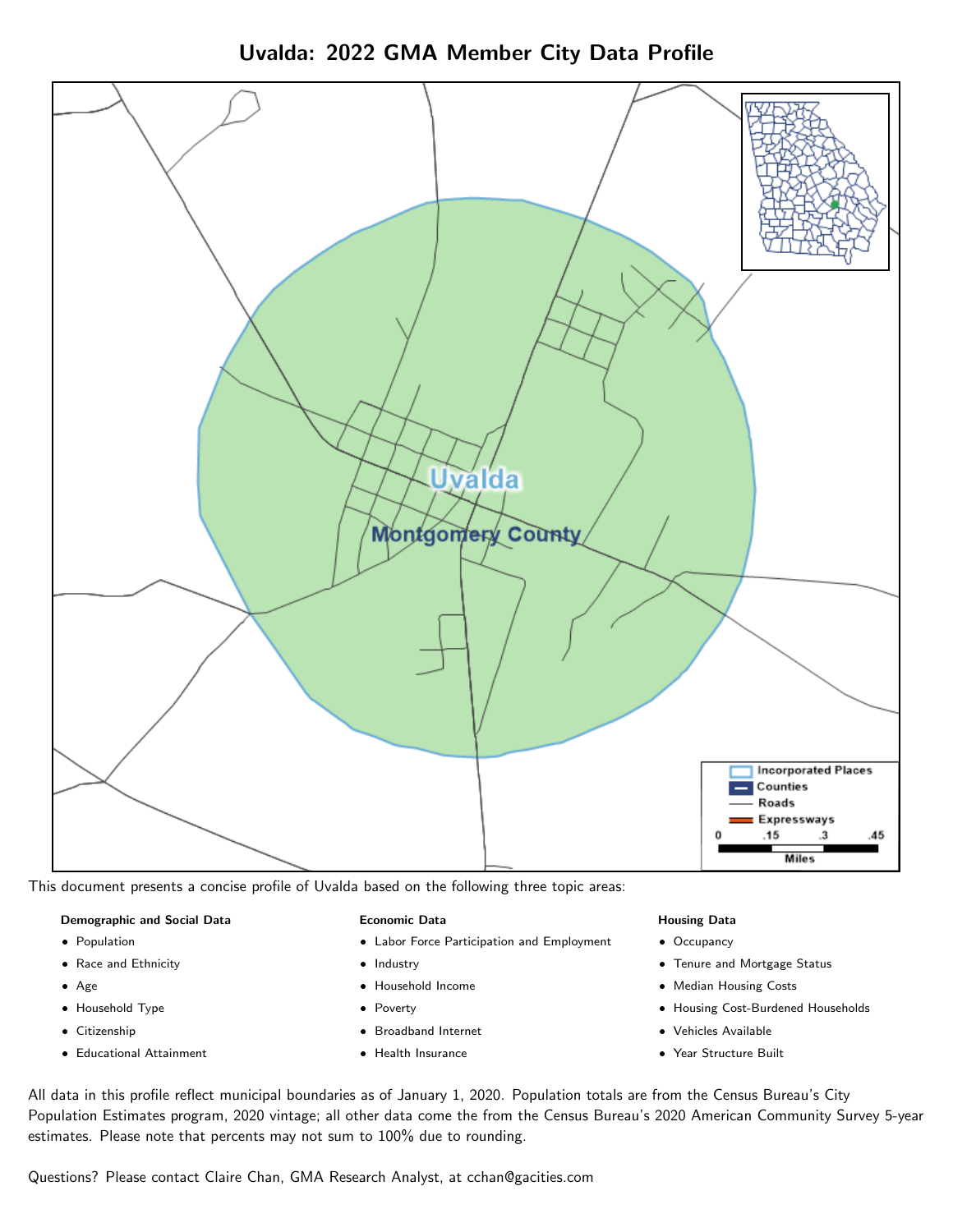# Uvalda: Demographic and Social





## **Citizenship**

Age



Source: American Community Survey, 2020 5-year estimates, table B05002 Source: American Community Survey, 2020 5-year estimates, table B15002

## Race and Ethnicity



Source: U.S. Census Bureau, City Population Estimates, 2020 vintage Source: American Community Survey, 2020 5-year estimates, table B03002

## Household Type



Source: American Community Survey, 2020 5-year estimates, table B01001 Source: American Community Survey, 2020 5-year estimates, table B11001

## Educational Attainment



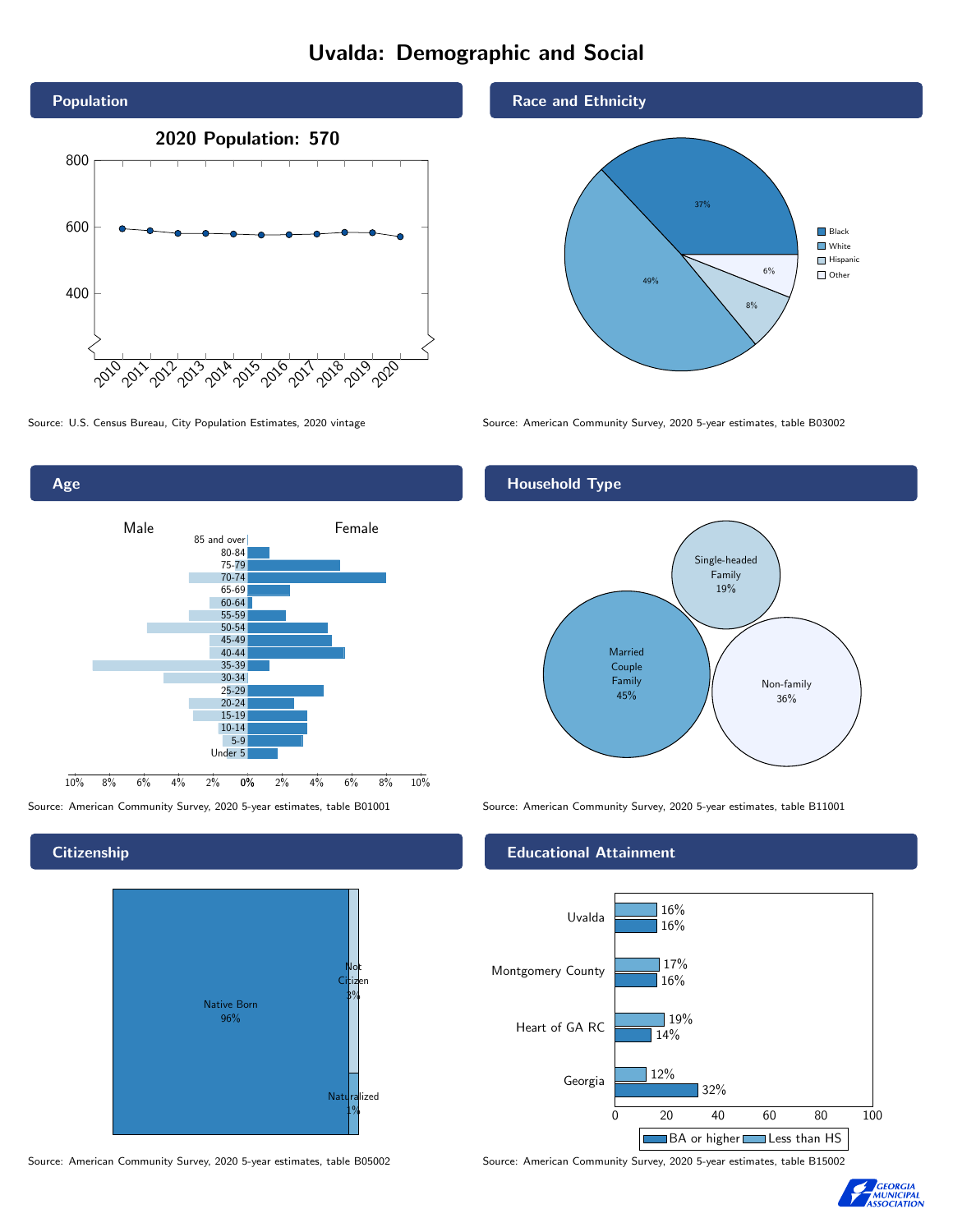# Uvalda: Economic



Source: American Community Survey, 2020 5-year estimates, table B23001 Note: Unemployment rate is based upon the civilian labor force.

## Household Income



Source: American Community Survey, 2020 5-year estimates, tables B19013 and B19025 Source: American Community Survey, 2020 5-year estimates, table B17010



Source: American Community Survey, 2020 5-year estimates, table B28002 Source: American Community Survey, 2020 5-year estimates, table B18135

#### Industry

| Agriculture, forestry, fishing and hunting, and mining      | 15%   |
|-------------------------------------------------------------|-------|
| Construction                                                | 7%    |
| Manufacturing                                               | 24%   |
| <b>Wholesale Trade</b>                                      | $0\%$ |
| Retail Trade                                                | 6%    |
| Transportation and warehousing, and utilities               | 10%   |
| Information                                                 | $0\%$ |
| Finance and insurance, real estate, rental, leasing         | $0\%$ |
| Professional, scientific, mgt, administrative, waste mgt    | 5%    |
| Educational services, and health care and social assistance | 12%   |
| Arts, entertainment, recreation, accommodation, food        | 12%   |
| service                                                     |       |
| Other services, except public administration                | $4\%$ |
| Public administration                                       | 6%    |

Source: American Community Survey, 2020 5-year estimates, table C24030

## Poverty



## Health Insurance